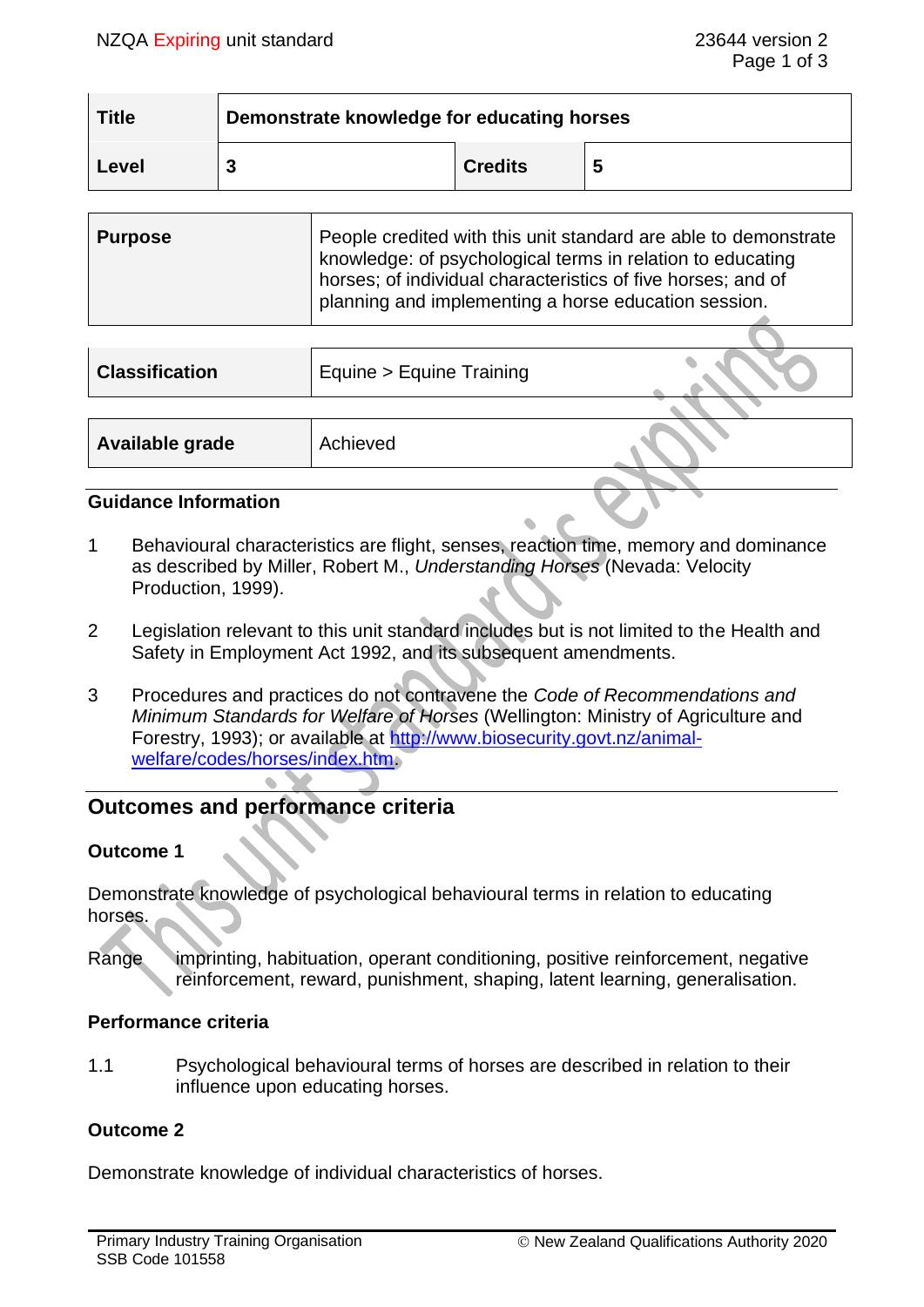### **Performance criteria**

- 2.1 Individual characteristics of horses are described.
	- Range age, breed, state of training, body score and temperament, sensitivity, awareness, intelligence, confidence, cooperation.
- 2.2 Individual characteristics of horses are described in terms of how they relate to educating horses.
	- Range age, breed, state of training, body score and temperament, sensitivity, awareness, intelligence, confidence, cooperation; evidence is required of five horses.

# **Outcome 3**

Demonstrate knowledge of planning and implementing a horse education session.

### **Performance criteria**

- 3.1 Physical environment and culture for horse education is described.
	- Range includes but is not limited to; non-slip, and safe flooring, padded/solid walls, surroundings, loading ramps, yards, training culture, reflection of personnel.
- 3.2 Skill requirements relating to a horse's developmental stage are described.
	- Range foals, weanlings, yearlings, two year olds, three year olds.
- 3.3 Progressive planning for educating an individual horse skill is described.

Range leading, long-lining, initial handling, loading.

3.4 Factors for implementing a horse education session are described.

Range physical environment, goal, individual characteristics.

| Replacement information<br>This unit standard was replaced by unit standard 32108. |
|------------------------------------------------------------------------------------|
|------------------------------------------------------------------------------------|

**This unit standard is expiring. Assessment against the standard must take place by the last date for assessment set out below.**